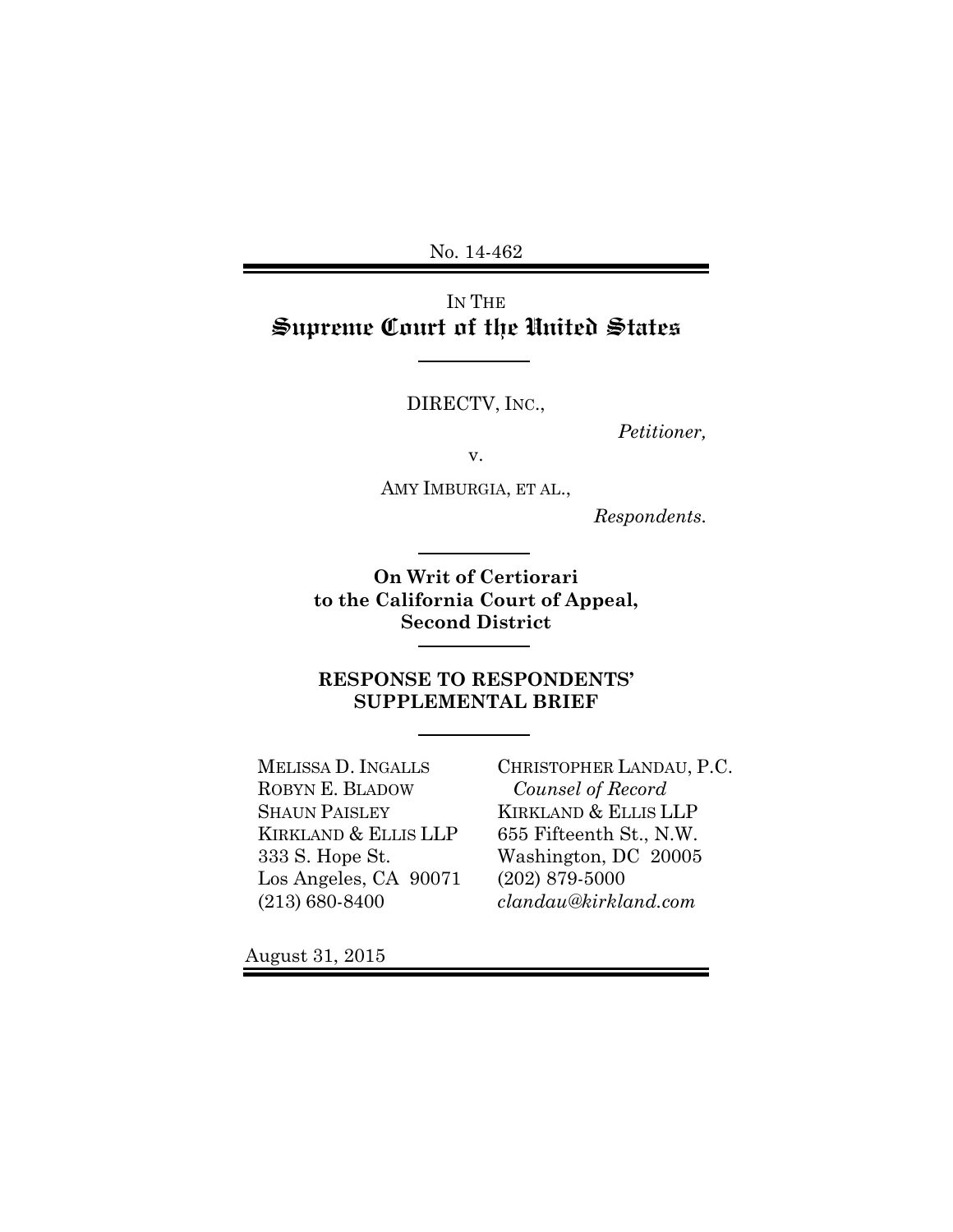## **RESPONSE TO RESPONDENTS' SUPPLEMENTAL BRIEF**

Respondents desperately want to keep this Court from reaching the merits of this case. After unsuccessfully opposing the petition, *see* Pet. Opp. 3- 22, they urged the Court in their merits brief to dismiss the writ as improvidently granted, *see* Resps. Br. 39-45. And now they have filed a Supplemental Brief once again declaring that the case "does not merit this Court's attention," and asking the Court to dismiss the writ. Supp. Br. 4.

At the outset, this argument has no place in a Supplemental Brief, which is "restricted" to presenting this Court with "new matter." S. Ct. R. 25.6. Respondents' fig-leaf for renewing their call for this Court to dismiss the writ is the California Supreme Court's recent decision in *Sanchez v. Valencia Holding Co.*, \_\_ P.3d \_\_, 2015 WL 4605381 (Cal. Aug. 3, 2015). According to respondents, "the ruling in *Sanchez* tracks respondents' position precisely." Supp. Br. 2.

Their only support for that assertion, however, consists of an attempt to *distinguish Sanchez*. In that case, the California Supreme Court reversed a ruling, like the ruling below, that refused to enforce an arbitration agreement governed by the Federal Arbitration Act (FAA). As DIRECTV noted in its reply brief, the *Sanchez* court rejected the argument that the anti-waiver provision in California's Consumers Legal Remedies Act, Cal. Civ. Code § 1751, renders unenforceable class-action waivers in arbitration agreements governed by the FAA. *See* Reply Br. 12 (citing 2015 WL 4605381, at \*15). Respondents do not dispute that point.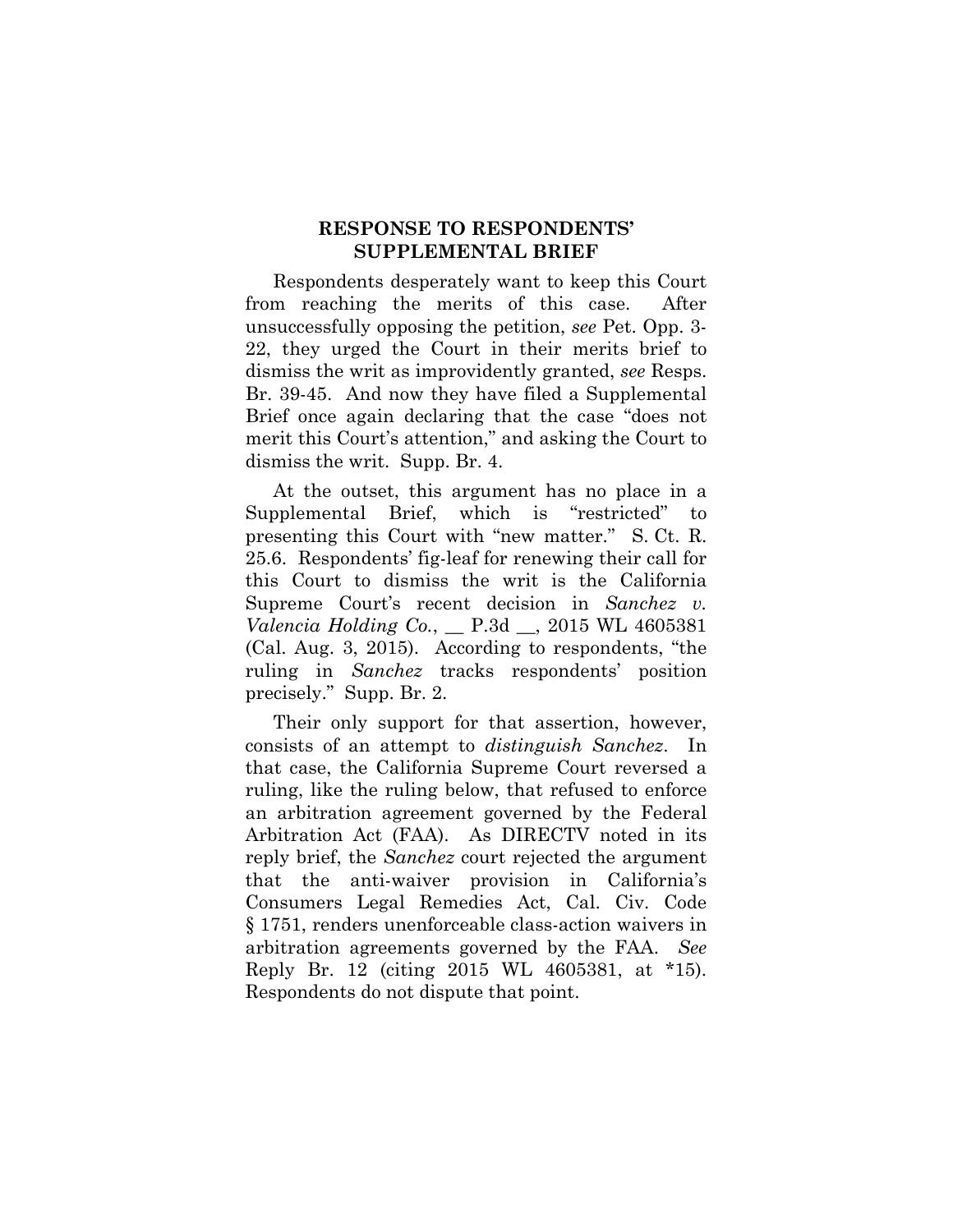Rather, respondents accuse DIRECTV of providing a "substantially incomplete" description of *Sanchez* in its reply brief. Supp. Br. 1. That accusation is baseless. The arbitration agreement in *Sanchez*, like the arbitration agreement here, contained a non-severability provision specifying that the arbitration agreement as a whole would be unenforceable if the class-action waiver were unenforceable. But, in sharp contrast to the court below, the *Sanchez* court did not rely on that provision to invalidate the arbitration agreement. To the contrary, the *Sanchez* court recognized that the purpose of such a provision is "to permit the parties to choose class litigation over class arbitration in the event that the class waiver turns out to be legally invalid," and held that the provision there was not triggered when a lower court *erroneously* concluded that a class-action waiver was unenforceable but that error was corrected on appeal. 2015 WL 4605381, at \*15.

Respondents insist that the non-severability provision at issue in *Sanchez* "differs critically" from the non-severability provision at issue here. Supp. Br. 2. But that assertion proves at most that *Sanchez* sheds no light on this case. Thus, respondents' reliance on *Sanchez* is unavailing.\*

l

Similarly unavailing is respondents' reliance on *Chorley Enters., Inc. v. Dickey's Barbecue Restaurants, Inc.*, \_\_ F.3d \_\_, 2015 WL 4637967 (4th Cir. Aug. 5, 2015). *See* Supp. Br. 2 n.1. That case simply recites the general rule that arbitration is a matter of contract, and the FAA "does not prevent private parties from agreeing to litigate, rather than arbitrate, specific claims." 2015 WL 4637967, at \*12. DIRECTV has never